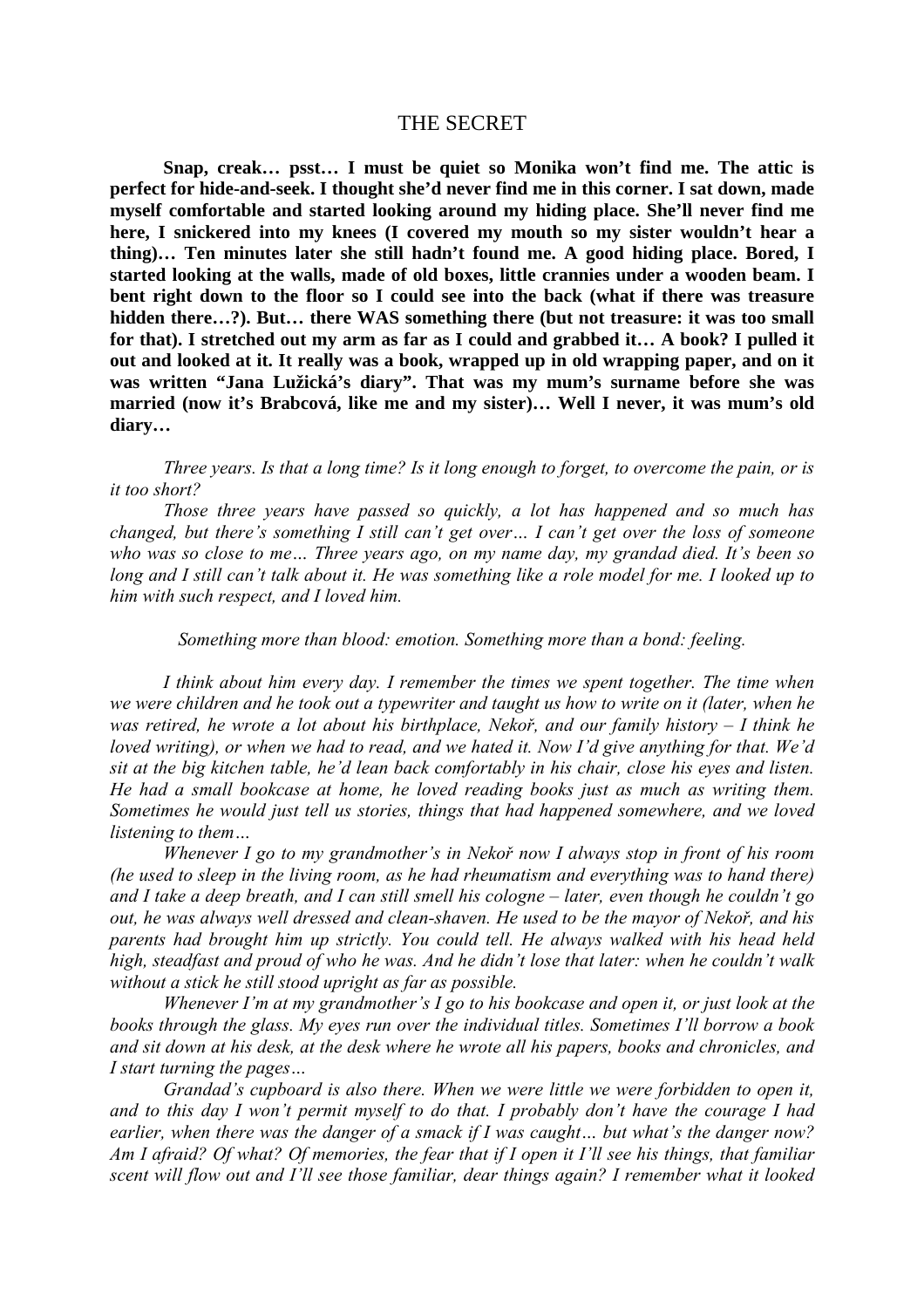*like inside… How his trousers and shirts were neatly folded, his jackets on hangers, and on the door there was a mirror with a small shelf where his shaving things were. The drawers where he kept the stationery for his writing, the drawer where he kept his medicines… It all comes back to me, I know it all down to the smallest detail… I remember and I start crying again. I miss him so much.* 

*Most of all I think about the day he died. I was there, in Nekoř; we'd just gone to see him. I was so looking forward to seeing granny and grandad again…* 

*I don't remember the journey to Nekoř, but I remember every word, every emotion from the moment granny opened the door…* 

*I gave her a big kiss, as I always did. I stroked Rek (my granny's dog: they'd found him a few years before at Pastviny Dam) and ran in to say hello to grandad… He was always so pleased to see us… He always wanted to hear all our news, every last detail, and then he would talk – about the news in Nekoř, who'd had a baby, who'd got married, who'd died…* 

*I ran into his room as usual (for him I was always a wild little typhoon) and greeted him. Only then did I see him… how he was lying in bed, and didn't even look at me. He was just lying there, and his expression was… absent, as though part of him was already somewhere else… and I understood. I ran into the kitchen crying and hid so that no one would see me. Big girls don't cry…* 

*The other members of my family slowly entered the living room to say hello to grandad… I remember hearing granny talking to him, but I don't know if he answered, or what happened. I ran away… as I'd done so many times before when a problem arose and I was too afraid to deal with it. As I'd done so many times when I didn't want to accept the truth. As I'd done so many times when I didn't want to believe something… I ran away… and I'm still running away…* 

*That afternoon I didn't go into his room… I didn't want to accept that my grandad, someone I loved, was dying in the next room, and I could do nothing about it. I hate that feeling of powerlessness. I hate everything I can't change. I hate everything that makes me cry…* 

*The afternoon was like a trance… I remember everything I felt and the faces around me that afternoon. But I can't remember what I did, how much time passed. All at once it was dark and snowing outside… An ambulance stopped under a street lamp… three people got out and came through the garden gate and up the narrow path to the house. I watched from the window. I know I was behind the curtain, and from downstairs I heard voices… those three people had come here. That ambulance had come here? I didn't understand… I was terribly afraid. My eyes filled with tears… Ten minutes went by… twenty.. thirty… I was still waiting at the window, looking out stupidly…* 

*Maybe an hour went by, maybe it was a part of my life… The doctors got back into the ambulance and drove off. There was only the street lamp again, nothing more…* 

*We took our seats at the kitchen table and tried to eat dinner… my dad and my uncle tried to be jocular, probably to ease the tension a little, or was it so we wouldn't be so frightened? Perhaps they themselves were afraid… of tears, and of what would come next. I sat with my back to the door where my grandad was sleeping (I think he was sleeping). My dad was just saying something when I heard a deep breath from the next room… a breath like I'd never heard before... like the breath of someone saying good bye... the LAST breath, the one that fills the lungs for the last time… And then only the exhalation, which sounded quiet, sad, like the end of an echo… The final sound and then NOTHING…* 

*And I was so afraid… I didn't get up and go in to see him, although I should have. I should have gone in and I should have done a thousand things differently that day… Why can't I change that? I keep going over it again and again and I ask myself WHY? And I'm frightened of the answer… Did he know we were in the room next door, that we were with*